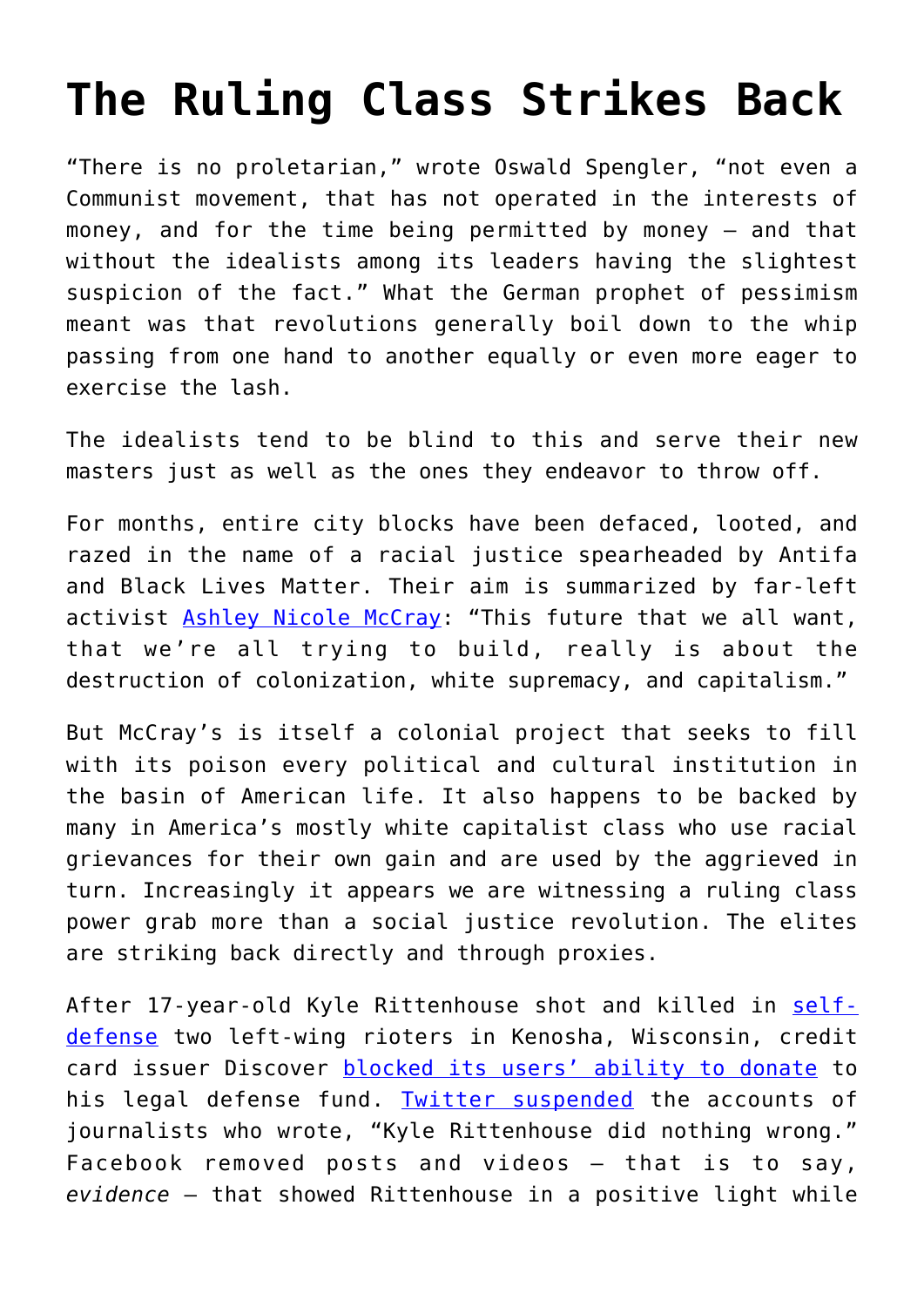threatening to delete the accounts of offenders sharing the *verboten* content.

"We've designated the shooting in Kenosha a mass murder and are removing posts in support of the shooter," a [Facebook](https://disrn.com/news/facebook-weve-designated-the-shooting-in-kenosha-a-mass-murder-and-are-removing-posts-in-support-of-kyle-rittenhouse) [spokesperson said](https://disrn.com/news/facebook-weve-designated-the-shooting-in-kenosha-a-mass-murder-and-are-removing-posts-in-support-of-kyle-rittenhouse). Along with the media, Silicon Valley proudly plays the part of judge, jury, and character assassin.

Throw a stone, and you're sure to hit a [major company](https://builtin.com/diversity-inclusion/companies-that-support-black-lives-matter-social-justice) that [supports](https://www.cnet.com/how-to/companies-donating-black-lives-matter/) Antifa or [Black Lives Matter.](https://www.dailysignal.com/2020/07/07/these-18-corporations-gave-money-to-black-lives-matter-group/) Throw a brick through Nike's window, [help yourself to some new shoes,](https://twitter.com/BenPopeCST/status/1266887022024757249?s=20) and the multinational corporation will still pledge allegiance to your cause, a cause that receives sanction from much of the federal government as well. After all, that brick is great free advertising.

Based on a threat analysis conducted in [August](https://www.politico.com/news/2020/09/04/white-supremacists-terror-threat-dhs-409236), three Department of Homeland Security draft reports concluded "white supremacist extremists [present] the most lethal threat" facing Americans headed into 2021. None of the drafts mentioned Antifa or Black Lives Matter as a domestic terrorism risk, but ranked "white supremacists" as a threat higher than foreign terrorist groups. The reason Antifa has not been designated a terrorist organization, as [Trump said they would](https://twitter.com/realDonaldTrump/status/1267129644228247552?s=20) [in late May,](https://twitter.com/realDonaldTrump/status/1267129644228247552?s=20) might be that DHS thinks straight, white males clinging to their Bibles and guns pose a more significant threat to our way of life.

The tentacles reaching out from the darkest corners of our "democracy" to foist hope and change on us by any means necessary appear to be constituent parts of a "color revolution." An analysis in *[Revolver News](https://www.revolver.news/2020/08/george-kent-never-trump-state-department/)* explains that these revolutions are foreign policy instruments consisting of a "continuous barrage of protests, mass demonstrations, and other acts of civil disobedience," staged with the help of nongovernmental organizations, all to effect regime change.

Observers have noted the similarities between key State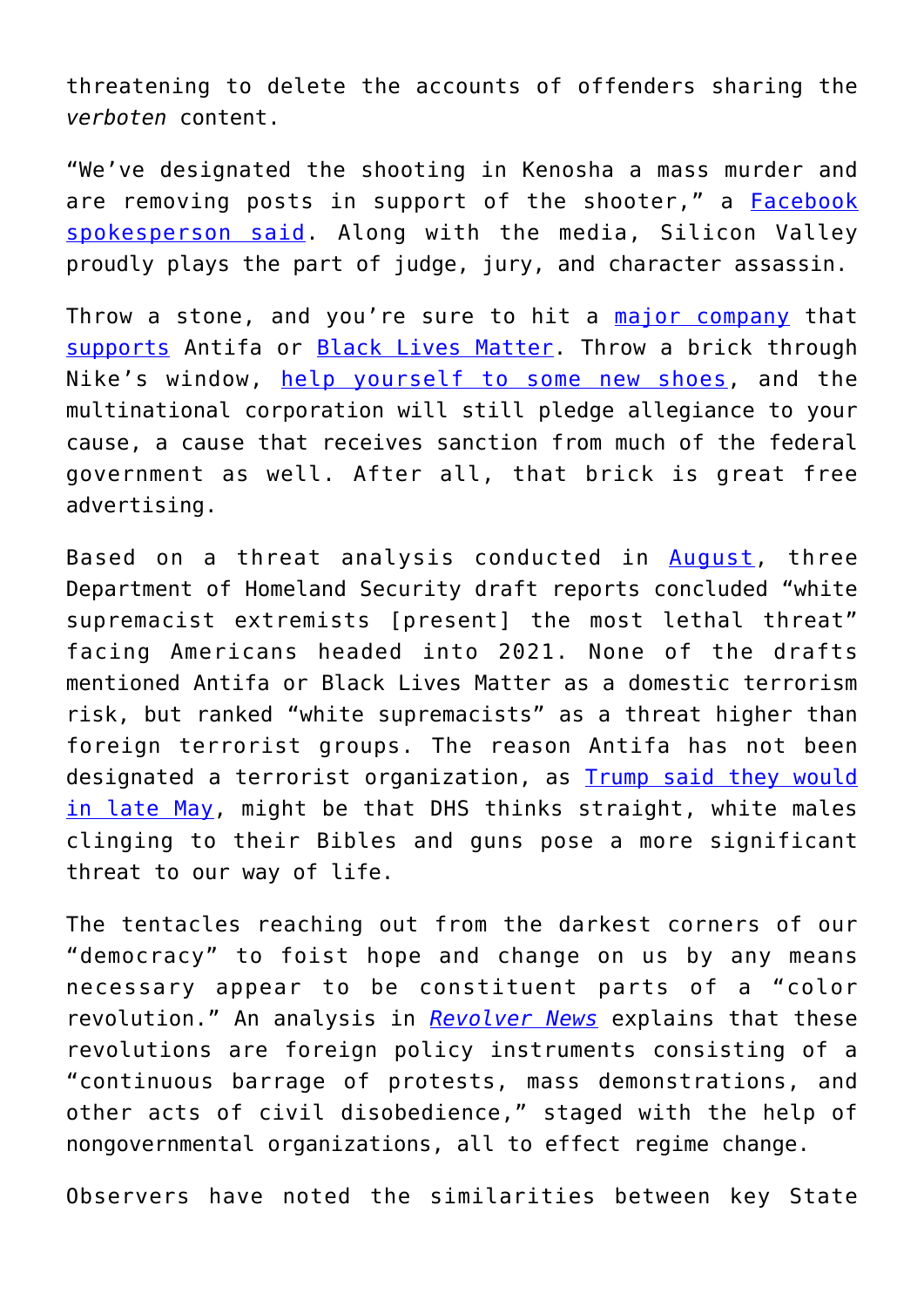Department players, NGOs, methods, and themes here and in Belarus, where the legitimacy of Alexander Lukashenko is being challenged in the same way Trump is being challenged.

"These same State Department and NGO-aligned groups have been encouraging mass protests against Lukashenko," *Revolver* reports. "Perhaps most notably, they've referred to the demonstrators specifically as 'peaceful protestors,' and used any attempts to control the riots as a pretext to further undermine the legitimacy of the target government." In our own country, the masters of the universe are already preparing to undermine the legitimacy of Trump's reelection.

"What we and the other media need to start doing," said [Facebook CEO Mark Zuckerberg,](https://twitter.com/Perpetualmaniac/status/1303097486437879808?s=20) "is preparing the American people that there is nothing illegitimate about this election taking additional days or weeks to make sure all the votes are counted." The American people, says Zuckerberg, must accept that sometimes elections don't go the way our ruling class would like them to, and it can take several business days for them to make the needed corrections.

On the other side of the web, Twitter, too, has appointed itself the arbiter of public truth. The platform has begun justifying its [political censorship](https://www.deccanchronicle.com/technology/in-other-news/220820/facebook-twitter-youtube-prepare-to-tackle-trump-attacks-if-he-doesn.html) with the promise of more to come as part of its project to partner "with the government, civil society and our peer companies to better identify, understand and mitigate threats to the public conversation, both before or after an election." The [Transition Integrity Project](https://www.revolver.news/2020/09/transition-integrity-project-is-this-soros-linked-group-plotting-a-color-revolution-against-president-trump/), a shadowy group connected to a constellation of George Soros backed groups that play a role in destabilizing foreign countries, threatened violence in the event Trump is reelected. "A landslide for Joe Biden resulted in a relatively orderly transfer of power," the group's [war](https://www.washingtonpost.com/outlook/2020/09/03/trump-stay-in-office/?arc404=true) [game analysis concluded](https://www.washingtonpost.com/outlook/2020/09/03/trump-stay-in-office/?arc404=true). "Every other scenario we looked at involved street-level violence and political crisis."

The difference between what is happening in Belarus and the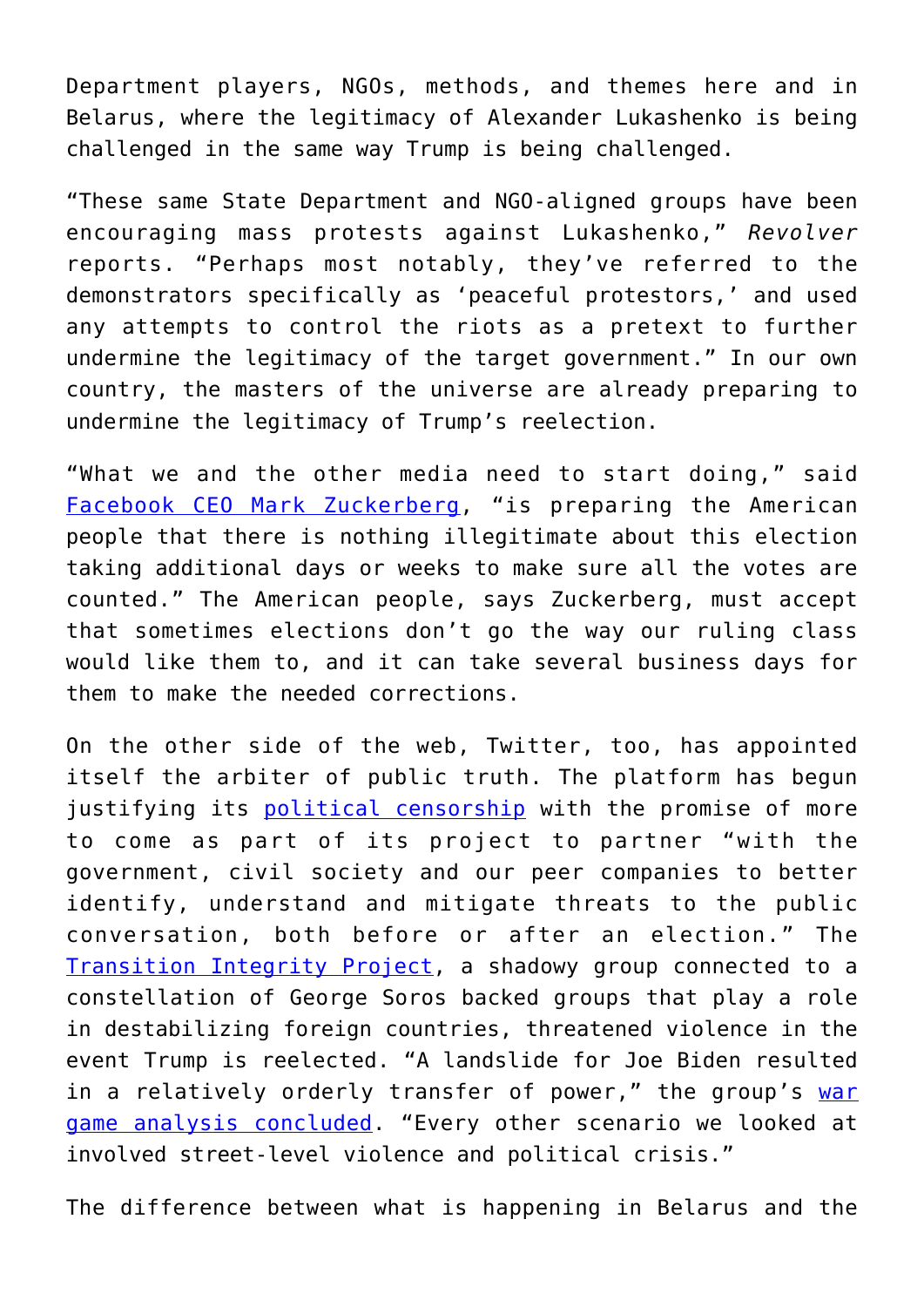Beltway, however, is that the former is a revolution, while the latter is actually a *reaction* to a revolution.

Independent of Trump's successes and failures, the America First moment as a whole was a real revolution that happened in 2016. Trump sat like indigestion in the belly of the Beltway beast for four years. It wants to spit him out and get back on with the business of swallowing up our lives by reasserting, conserving, and consolidating its control. Our "revolution" is therefore an elite reaction, in which Antifa and Black Lives Matter function as "lumpenproletariat" operating in the interest of the ruling class – Karl Marx's "'dangerous class,' the social scum, that passively rotting mass" which plays "the part of a bribed tool of reactionary intrigue."

To this end, it helps to understand the nature of our ruling class.

Unlike the United States, countries like Belarus still have elites concerned with conserving and protecting existing traditions and institutions: family, church, nation-state, and so on. Historically, ruling classes have endeavored to conserve the societies over which they preside. Our elites, on the other hand, thrive on the managed destruction and fleecing of traditional American society and institutions. Regardless of the degree to which Trump has actually defended these things, he is a symbol of historic America, and therefore the symbolic antithesis of everything to which our ruling class is opposed.

And while there undoubtedly are cynical elements chiefly concerned with power, there is nevertheless an alternative worldview the ruling class holds and wants to impose. Kevin P. Phillips wrote that the modern ruling class, far more than their predecessors, "has sought to modify or replace traditional institutions with new relationships and power centers." It does not seek to conserve, but instead advocates and benefits from accelerated social change.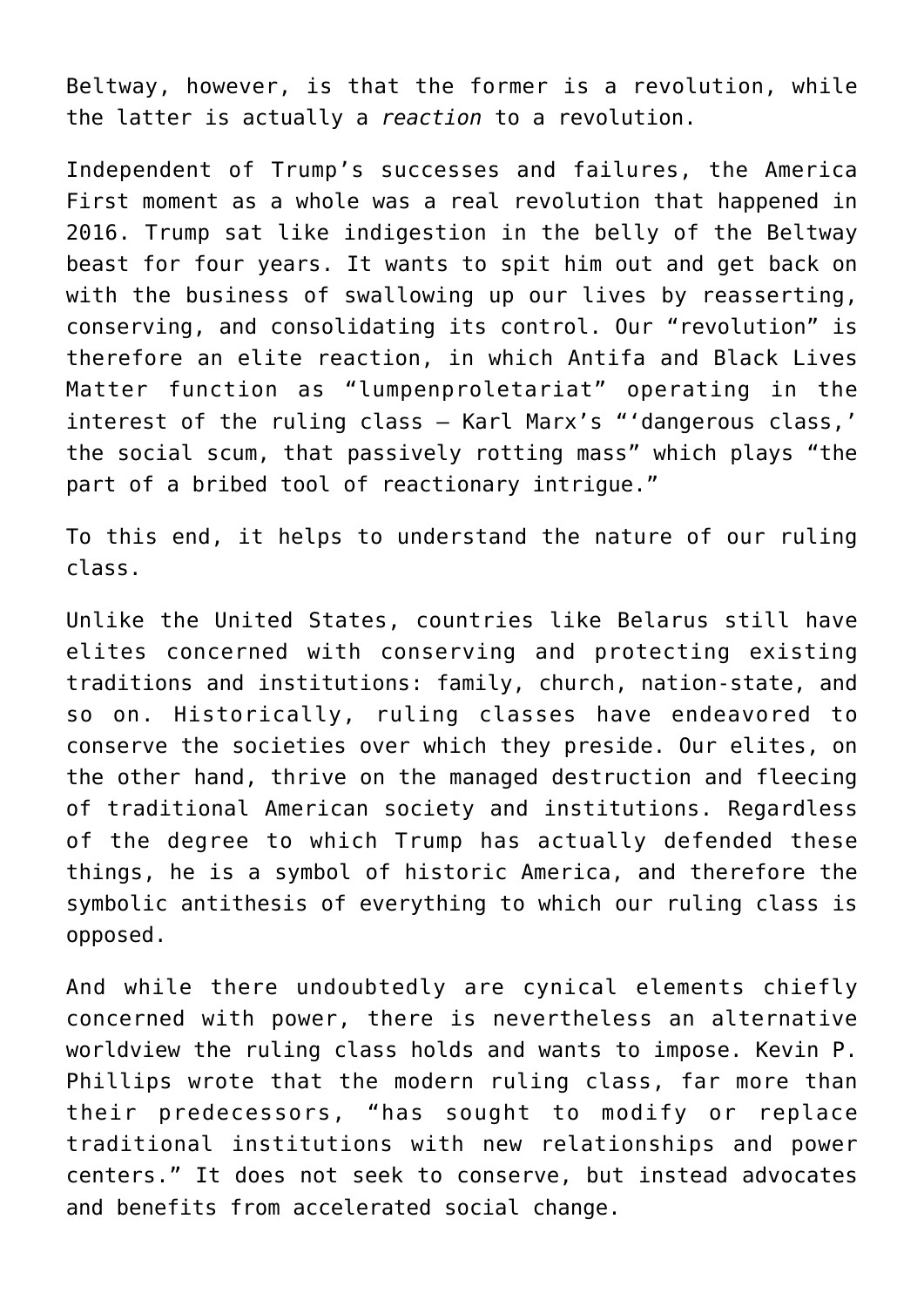"Nothing is more central to the controversiality of the new class than its 1963-72 attempt to sidestep existing outlooks and institutions and reprogram American society," Phillips wrote of its emergence and the subsequent triumph of its ideals.

*What had been promiscuity became openness, naturalness, and freedom. Youthful naïveté became goodness; war and the military became intolerably evil; divisions of class and ethnicity were ignored amid new blueprints of busing, rent subsidies, and proclamations of a new brotherhood and social malleability; criminality was downplayed amid talk of unequal opportunity; poverty was declared conquerable, and everyone was labeled educable―environment, not heredity being key; drugs were tolerated and even encouraged, if not as another vista of life, at least as another expression of freedom.*

To date, the ideological framework and power centers with which the elites justify their untouchable status, social functions, and influence remain fundamentally unchallenged. In the middle of an elite reaction, the Republican Party appears preoccupied with proving it isn't racist.

"Conservatism" is not the tool we need when American society recently suffered a complete cultural revolution that created the consensus against which Trump crusaded to the White House, and which the ruling class is attempting to reassert. While socially conservative sentiments and aims are good, the only way to go back to what was, at this point, is to employ revolutionary tactics. Unless we find the will to disembowel the institutional entrails of the elites, their reactionary intrigue will only worsen. But this will be an impossible task if we view ourselves as the "conservative" force, as we should be working to *overthrow* rather than *conserve* the conditions that empower the ruling class to dispossess Americans of control over their national destiny.